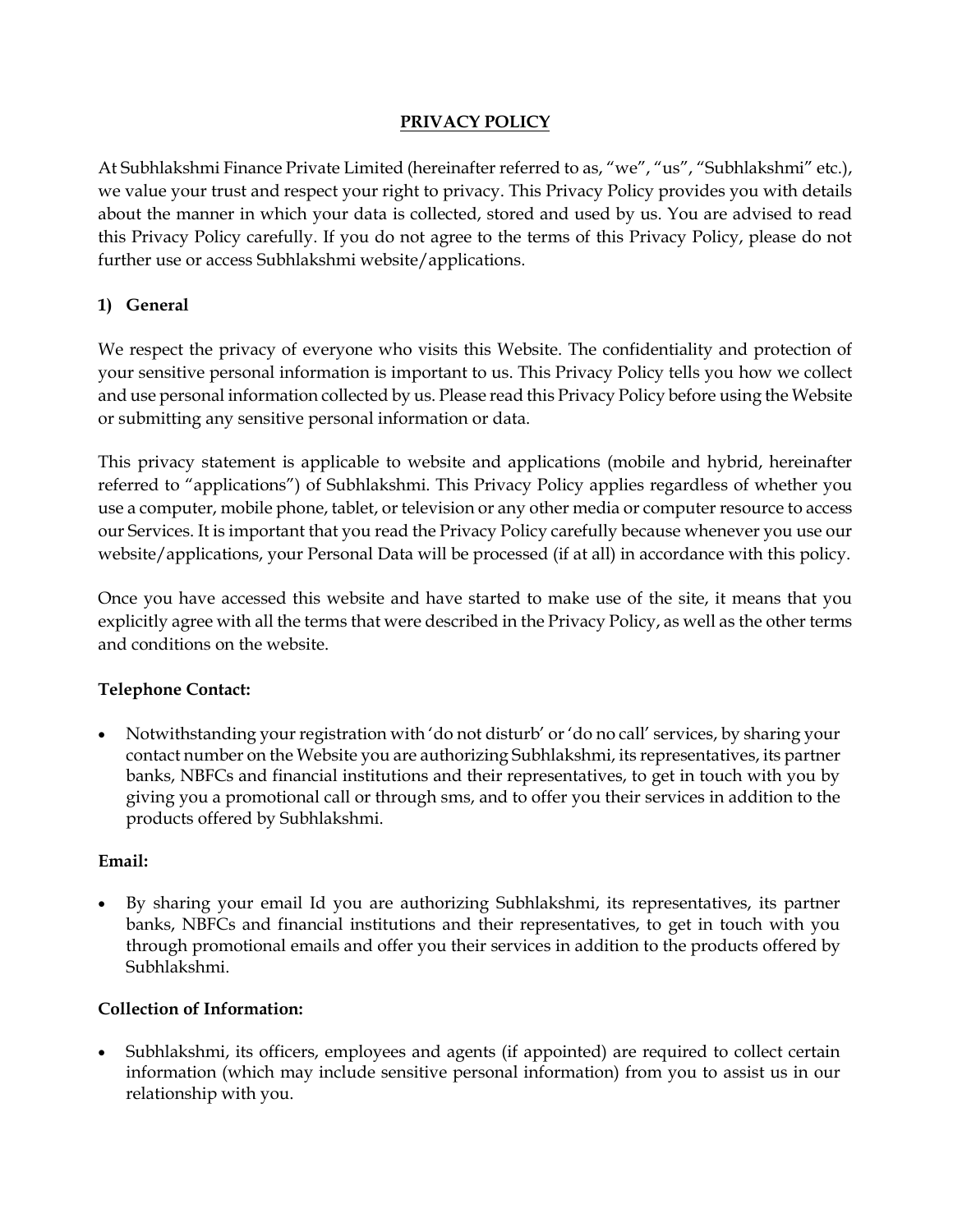- You understand that during the course of using this website you may be providing Subhlakshmi and its affiliates, agents, vendors or partner NBFCs, such information about myself that may constitute as "sensitive personal information" as defined by the Information Technology Act, 2000 and the Information Technology Act (Reasonable Security Practices and Procedures and Sensitive Personal Data or Information), Rules, 2011, and you hereby provide your consent for use of such sensitive personal information in such manner as has been provided in the Privacy Policy (insert hyperlink), by the Company, its affiliates, agents, vendors or partner NBFC's.
- If you are unable to provide the information we need we may not be able to provide you with the product or service, you have requested. The types of information collected can include:

#### **2) Collection of Information**

#### **Personal Information**

- a) At times we may request that you supply us with personal information. Generally this information is requested when you want us to provide you with information or a service. We may gather the following information including:
	- Loan Amount Requested
	- Name
	- Mobile Number
	- Email Address
	- Aadhaar No.
	- PAN No.
	- Date of birth
	- Residence Address
	- Residence Pincode
	- Residence Ownership Status
	- Partner / Director Details
	- Office Address
	- Office Pincode
	- Office Ownership Status
	- Company Name
	- Constitution Type
	- Business Type
	- Entity Type
	- Industry
	- No. of years in business
	- Business Turnover
	- Business Profit After Tax
	- Existing EMI Obligation
	- ITR filed or not for the current year
	- ITR filed or not for the last year
	- Social Data from Facebook, LinkedIn, Google
	- Banking Data collected through Perfios
	- Balance Sheet for last 2 years (if applicable)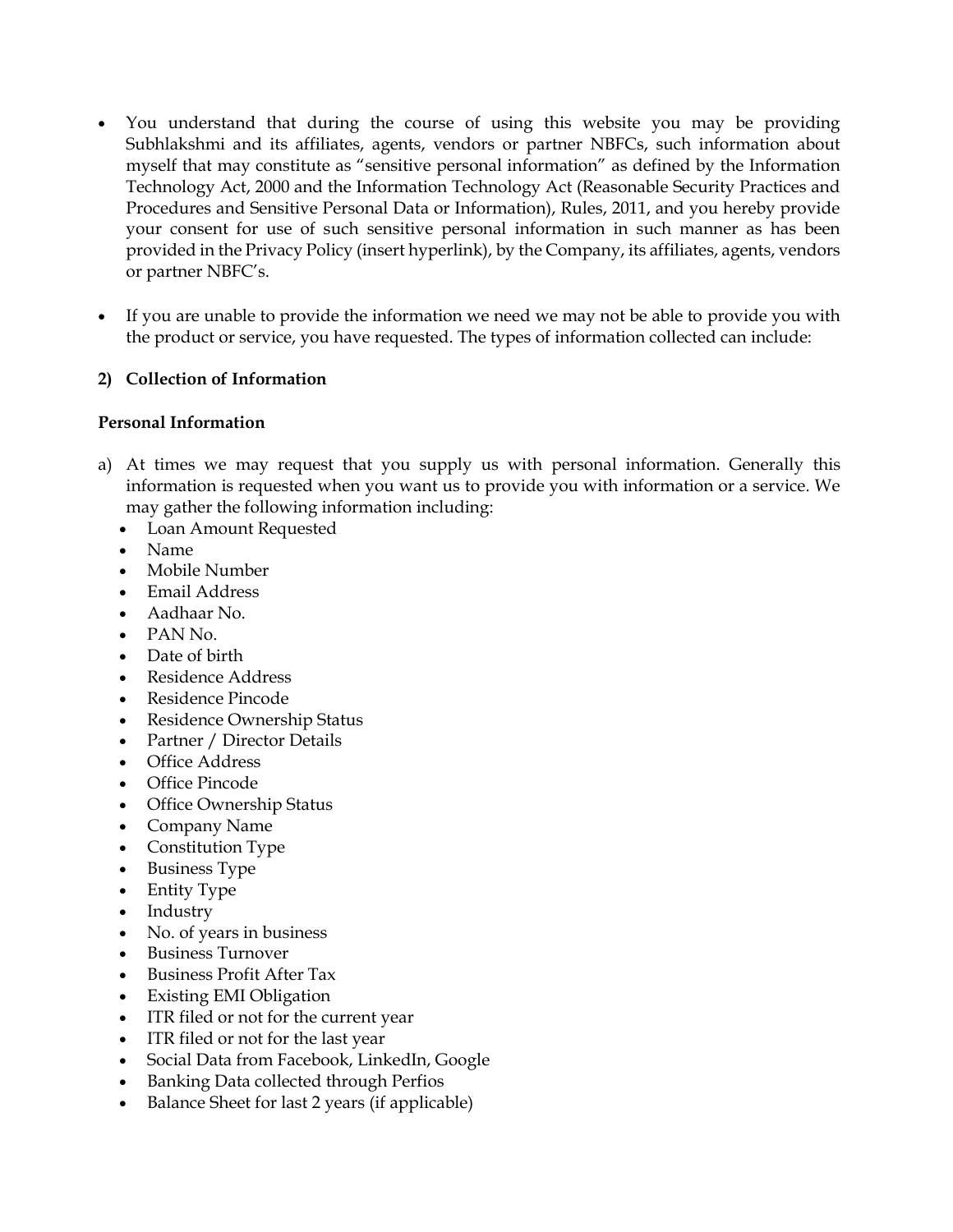- Profit & Loss statements for last 2 years (if applicable)
- Income Tax Returns for the last 2 years
- VAT Receipts
- ID proofs (Passport, PAN, Election / Voter ID card, Driving License, Aadhaar Card, Government ID Card)
- Address Proofs (Passport, PAN, Election / Voter ID card, Driving License, Aadhaar Card, Government ID Card, Lease Agreement, Property Tax Receipts, Utility Bills)
- Mobile Data including but not limited to Transactional SMSes and location related information
- IP address, a unique identifier for your computer, cellular phones, tablets or such other device ("Devices")
- Information which relates to your financial affairs, business, employment, income or assets
- Address of place where your documents may be collected
- Information regarding your background from social media and other social platforms
- Information collected and/or disclosed at the time of personal discussions with our credit team/underwriters or documents collection agents.
- Information which would help Subhlakshmi determine your eligibility to avail the products and services offered
- Information which helps Subhlakshmi process applications made by you for particular products and services such as bank statement, income tax returns, pay slip, loan coapplicant's personal information (if applicable)
- Any personal information you may provide to us during any telephonic conversation or email communication with our representatives or during document collection by our representative
- Any other information that Subhlakshmi is required to collect.
- b) Information that is freely available in the public domain or accessible under the Right to Information Act, 2005 or any other law will not be regarded as personal information or sensitive personal data or information.

### **Non-personal information**

- a) At this Website, information sent by your web browser, may be automatically collected. This information typically includes the domain name (the site after the @ in your e-mail address). It may also contain your user name (the name before the @ in your e-mail address). Other examples of information collected by our server include the Internet Protocol (IP) address used to connect the visitor's computer to the Internet, operating system and platform, the average time spent on our Website, pages viewed, information searched for, access times, Websites or applications visited before and after a visitor visits our Website, and other relevant statistics. The amount of information sent depends on the settings you have on your web browser. Please refer to your browser if you want to learn what information it sends;
- b) All such information will be used to assist us in providing an effective service on this Website. We may from time to time supply the owners or operators of third party websites from which it is possible to link to our Website with information relating to the number of users linking to our Website from such third party websites;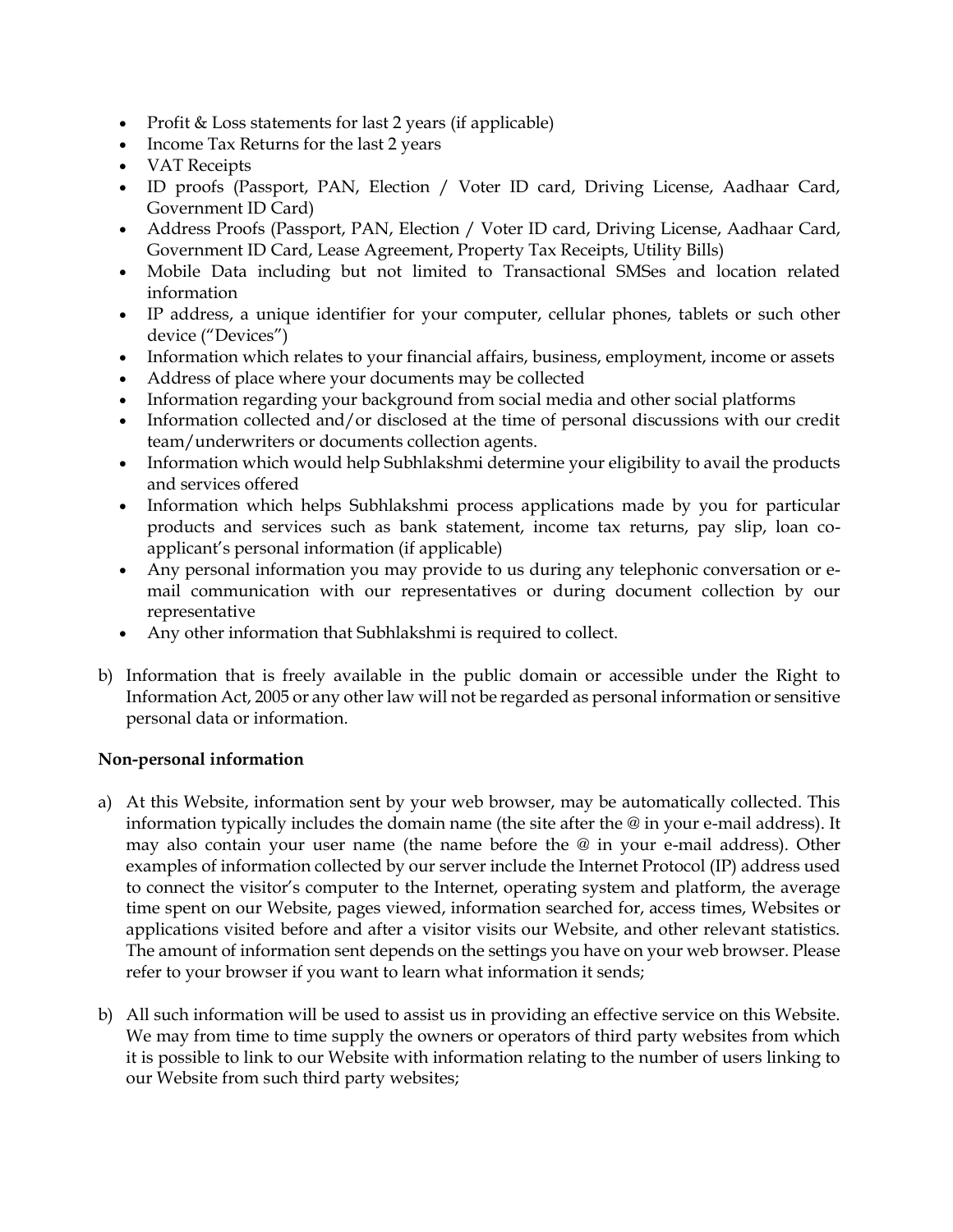- c) We also use the information which we automatically receive from your web browser to see which pages you visit within our Website, which websites you visited before coming to ours, and where you go after you leave. This is helpful to understand how our visitors use this Website. We use this information in the aggregate to measure the use of our Website and to administer and improve our Website. This statistical data is interpreted by the Company in its continuing effort to present the Website content that visitors are seeking in a format they find most helpful;
- d) When you use a Device to access our Website, we may access, collect, monitor, store on your Device, and/or remotely store one or more "device identifiers." Device identifiers are small data files or similar data structures stored on or associated with your Device, which uniquely identify your Device. A device identifier may be data stored in connection with the device hardware, data stored in connection with the device's operating system or other software, or data sent to the device by us; and
- e) A device identifier may deliver information to us or to a third party partner about how you browse and use the service and may help us or others provide reports or personalized content and ads. Some features of the Website may not function properly if use or availability of device identifiers is impaired or disabled.

#### **3) Use of your information**

- a) We collect and use your personal information in order:
	- (i) to provide information or interactive services through this Website to your e-mail address;
	- (ii) to respond to the queries and/or process requests submitted by you and sharing your information with banks, financial institutions and other third parties, in relation to any of our services provided to you or any other information sought by you;
	- (iii) to contact you in relation to any of our services offered on our Website;
	- (iv) to process applications submitted by you through the online or offline process available on this Website, to avail any of the services provided by us;
	- (v) to improve our business operations and to communicate about our products, services, and businesses;
	- (vi) to provide information regarding our services and this Website, to your e-mail address or, where you wish it to be sent by post, to your name and postal address, to seek your feedback or to contact you in relation to those services offered on our Website; and
	- (vii) to process your requests on the Website and any possible later claims, to meet out our obligations in relation to any agreement you have with us, to resolve problems in relation to any services supplied to you, to create products or services that may compliment your needs.
- b) By using this Website for the purpose, you are voluntarily releasing information to us. Your email address will be used by the Company to respond to you.
- c) In addition, we may have collected similar information from you in the past. By entering this Website you are consenting to the terms of our information Privacy Policy and to our continued use of previously collected information. By submitting your personal information to us, you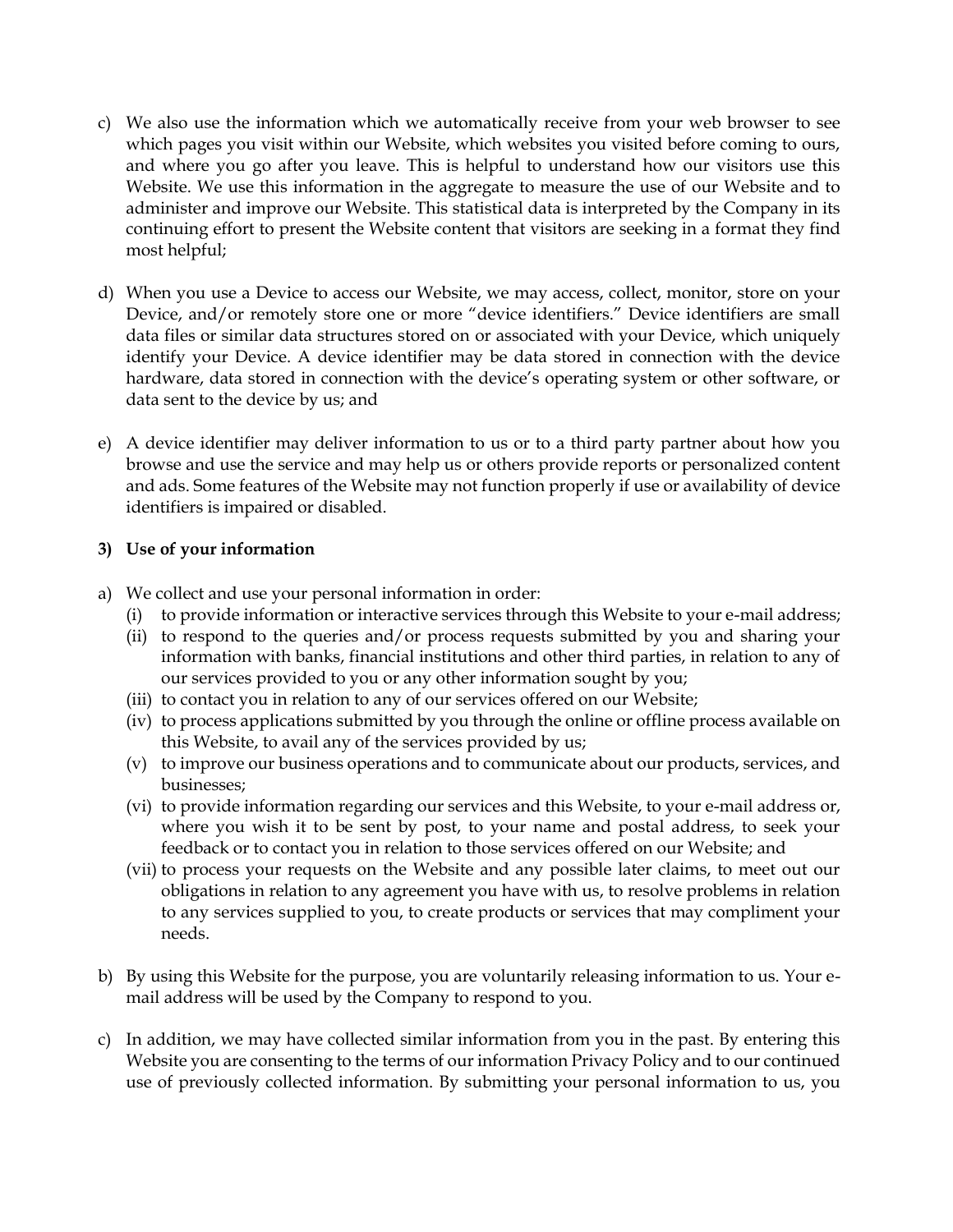will be treated as having given your permission for the processing and using of your personal data as set out in this policy.

d) We may also send you other information about us, our Website, our newsletters, our products, sales promotions, our other Website and applications, SMS and e-mail alerts, anything relating to other companies in our group or our business partners. If you would prefer not to receive any of this additional information you may click the "unsubscribe" link in any email that we send to you or by sending an email at it@subhlakshmi.in.

Kindly note that unsubscribing from one medium does not automatically lead to unsubscription from the other. We endeavor that within 15 working days of receipt of your instruction, to cease to send you information as requested. If your instruction is unclear we may contact you for further information.

- e) All the information provided to Subhlakshmi by you, including sensitive personal information, is voluntary. You understand that we may use certain information of yours, which has been designated as 'sensitive personal data or information', (a) for the purpose of providing you the Services, (b) for commercial purposes and in an aggregated or non- personally identifiable form for research, statistical analysis and business intelligence purposes, for (c) for sale or transfer such research, statistical or intelligence data in an aggregated or non-personally identifiable form to third parties and affiliates. Subhlakshmi also reserves the right to use the information provided by or about the end-user for the following purposes:
	- (i) Contacting the users for offering new products or services;
	- (ii) Contacting the users for taking product and service feedback;
	- (iii) Analyzing software usage patterns for improving product design and utility;
	- (iv) Publishing such information on the Website, including but not limited to, by way of testimonials, etc.; and
	- (v) Analyzing anonymized practice information for commercial use.
	- (vi) In addition to the terms of this Privacy Policy, this section applies to all users registered with Subhlakshmi:
	- (vii) As part of the registration as well as the loan application creation and submission process that is available to the users on the Website, certain information, including sensitive personal data or information is collected from the users with their consent and may be shared with our partner banks & NBFCs and other financial institutions;
	- (viii) All the statements in this Privacy Policy apply to all users, and all users are therefore required to read and understand this policy set out herein prior to submitting any sensitive personal data or information to Subhlakshmi, failing which they are required to leave our Website immediately;
	- (ix) Users' personally identifiable information, which they choose to provide to Subhlakshmi, is used to help the users describe and identify themselves. This information is exclusively owned by Subhlakshmi. Subhlakshmi may use such information for commercial purposes and in an aggregated or non- personally identifiable form for research, statistical analysis, and business intelligence purposes, and may sell or otherwise transfer such research, statistical, or intelligence data in an aggregated or non-personally identifiable form to third parties and affiliates;
	- (x) Upon consent of the users, their information may be shared with our partner banks, NBFCs, and other financial institutions, when users register on our Website. Our partner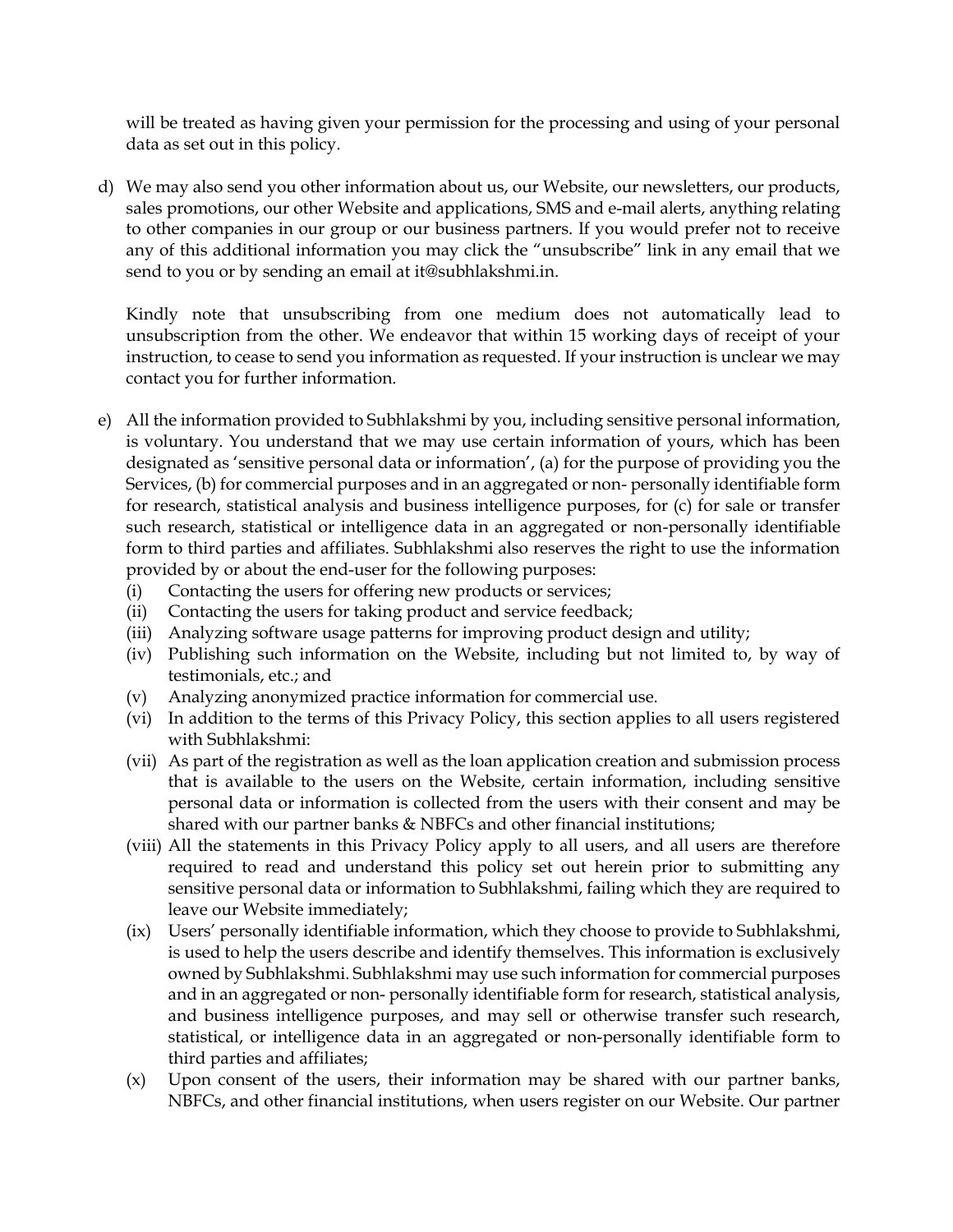banks, NBFCs, and other financial institutions may use this information to offer the users their products and services;

- (xi) Any personally identifiable information of the users collected through the Website is not generated by Subhlakshmi and is provided to Subhlakshmi by the users who wish to raise loans using the services available on our Website. Subhlakshmi shares this information with its partner banks & NBFCs and other financial institutions on an AS-IS basis making no representation or warranty on the accuracy or completeness of the information. Subhlakshmi will, however, take reasonable steps to ensure the accuracy of the identity of the tutors;
- (xii) Subhlakshmi makes every effort to capture accurate information from the users. However, Subhlakshmi does not undertake any liability for any incorrect or incomplete information provided to its partner banks & NBFCs and other financial institutions;
- (xiii) Subhlakshmi may keep records of electronic communications and telephone calls received and made in relation to the services or other purposes for the purpose of administration of our services, customer support, research and development, and for better listing of Tutors;
- (xiv) All our employees and data processors, who have access to, and are associated with the processing of sensitive personal data or information, are obliged to respect the confidentiality of every users' sensitive personal data and information;
- (xv) Subhlakshmi may also disclose or transfer users' personal and other information a user provides, to a third party as part of reorganization or a sale of the assets of Subhlakshmi. Any third party to which Subhlakshmi transfers or sells its assets to will have the right to continue to use the personal and other information that users provide to us, in accordance with the Terms of Use;
- (xvi) To the extent necessary to provide users with the services, Subhlakshmi may provide their personal information to third party contractors who work on behalf of or with Subhlakshmi to provide users with such services, to help Subhlakshmi communicate with users or to maintain the Website. Generally, these contractors do not have any independent right to share this information, however, certain contractors who provide services on the Website, including the providers of online communications services, will have rights to use and disclose the personal information collected in connection with the provision of these Services in accordance with their own privacy policies; and
- (xvii) Subhlakshmi will not sell/share your personally identifiable information with any third party save and except in accordance with the terms of contained herein or in accordance with the [Terms](https://www.smecorner.com/privacy-policy/) of Use of the Website.
- (xviii) When you submit such personal information to us, you represent that you have the lawful right to submit the personal information and agree that you will not submit any information unless you are legally entitled to do so and that such information is true, complete, and accurate. You may not use a false email address or other identifying information, to impersonate any person or entity, or otherwise mislead as to the origin of any content.
- (xix) By agreeing to this privacy policy you hereby provide Subhlakshmi explicit consent to make background checks regarding your credit history and to obtain a credit report and a CIBIL score and/or any other equivalent score from any other credit bureau/agency that the Company deems fit.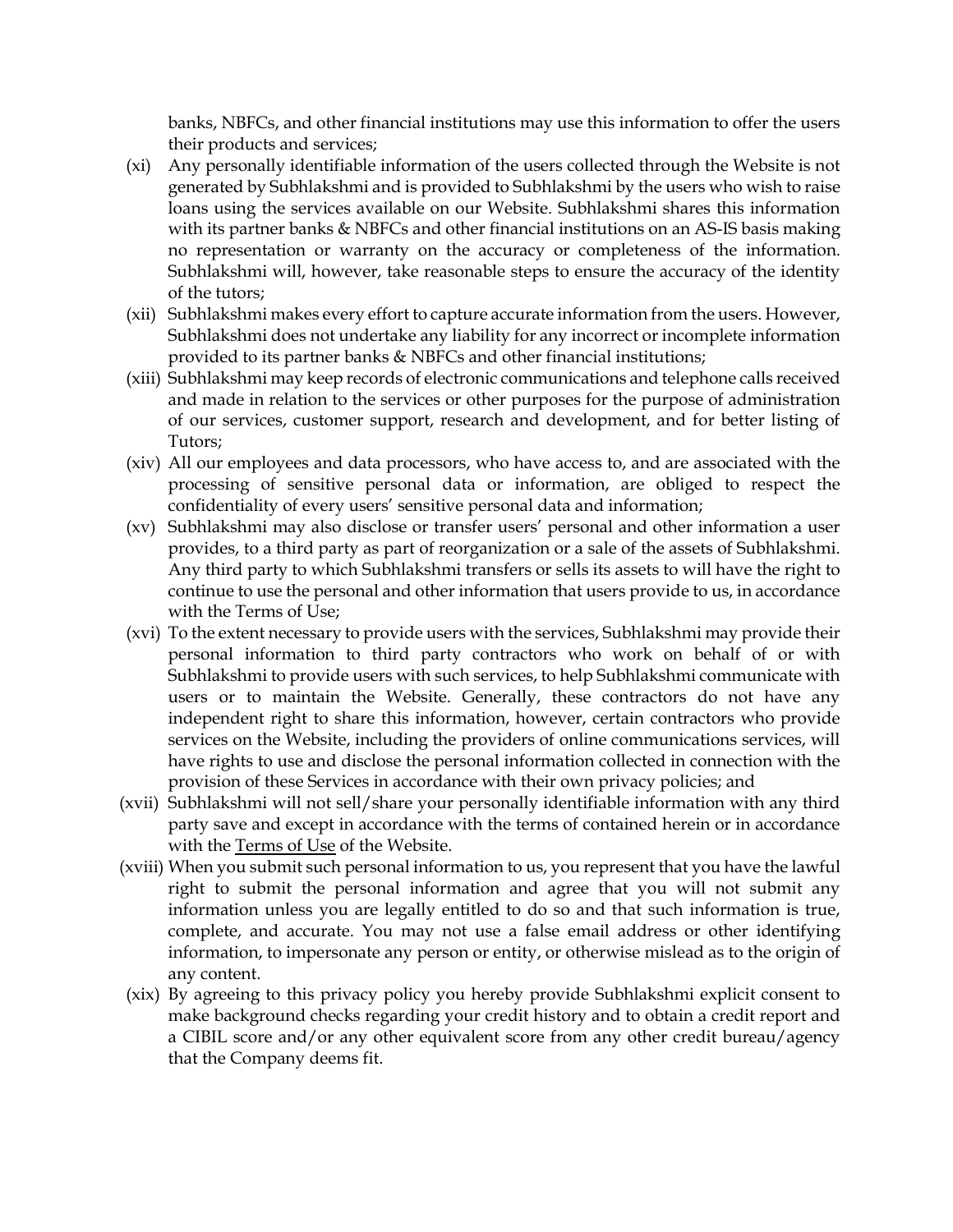#### **4) Commitment to Information Security**

- We take appropriate measures to ensure that your information disclosed to us is kept secure, accurate, and up to date. This site has reasonable security measures in place to protect the loss, misuse, and alteration of the information under our control. We utilize firewalls, SSL encryption technologies, and secured server and authentication procedures for security purposes for our website.
- Unauthorised attempts to upload or change information (or otherwise cause damage to this Website) are strictly prohibited. However, we assume no liability for any disclosure of information due to any errors in transmission, unauthorised third party access to our website and databases or other acts of third parties, or acts or omissions beyond our reasonable control. In the event Subhlakshmi becomes aware of any security breach, we will notify you as soon as possible and take appropriate action to the best of our ability to remedy such a breach.

### **5) Links to Third-Party Websites**

- This Website contains links to sites outside www.subhlakshmi.in. The Company is not responsible for the privacy practices, the content, the authentic nature or safety of such other websites; and
- Our Website links to third party sites which we do not operate or endorse. These websites may use cookies and collect your personal or non-personal information in accordance with their own privacy policies. This Privacy Policy does not apply to third-party websites and we are not responsible in any manner for third party websites.

### **6) Sharing your information with third parties**

- We may pass your Personal Information including your name and address on to a third party in order to deliver the services you have requested for;
- We may also share your data with our affiliates or agents or vendors or partner banks, NBFCs, and other financial institutions, providing services through the Website. You further authorise the affiliates or agents or vendors to use this information to provide services to you, directly or indirectly;
- We may also use your data in order to manage this Website, enable you to subsequently access parts of this Website, detect any fraud or abuses, send you information relevant to the Website or our services, and in case we have any queries;
- We may disclose your information to service providers under contract who help with our business operations and services offered on the Website (such as, but not limited to, document collection services, user verification service providers, user credit rating agencies, etc.);
- We may also disclose your information to respond to legal requirements, enforce our policies, respond to claims that a listing or other content violates the rights of others, or protect anyone's rights, property, or safety. Such information will be disclosed in accordance with the applicable laws and regulations;
- We may also share your information with law enforcement, governmental agencies, or authorized third-parties, in response to a verified request relating to a criminal investigation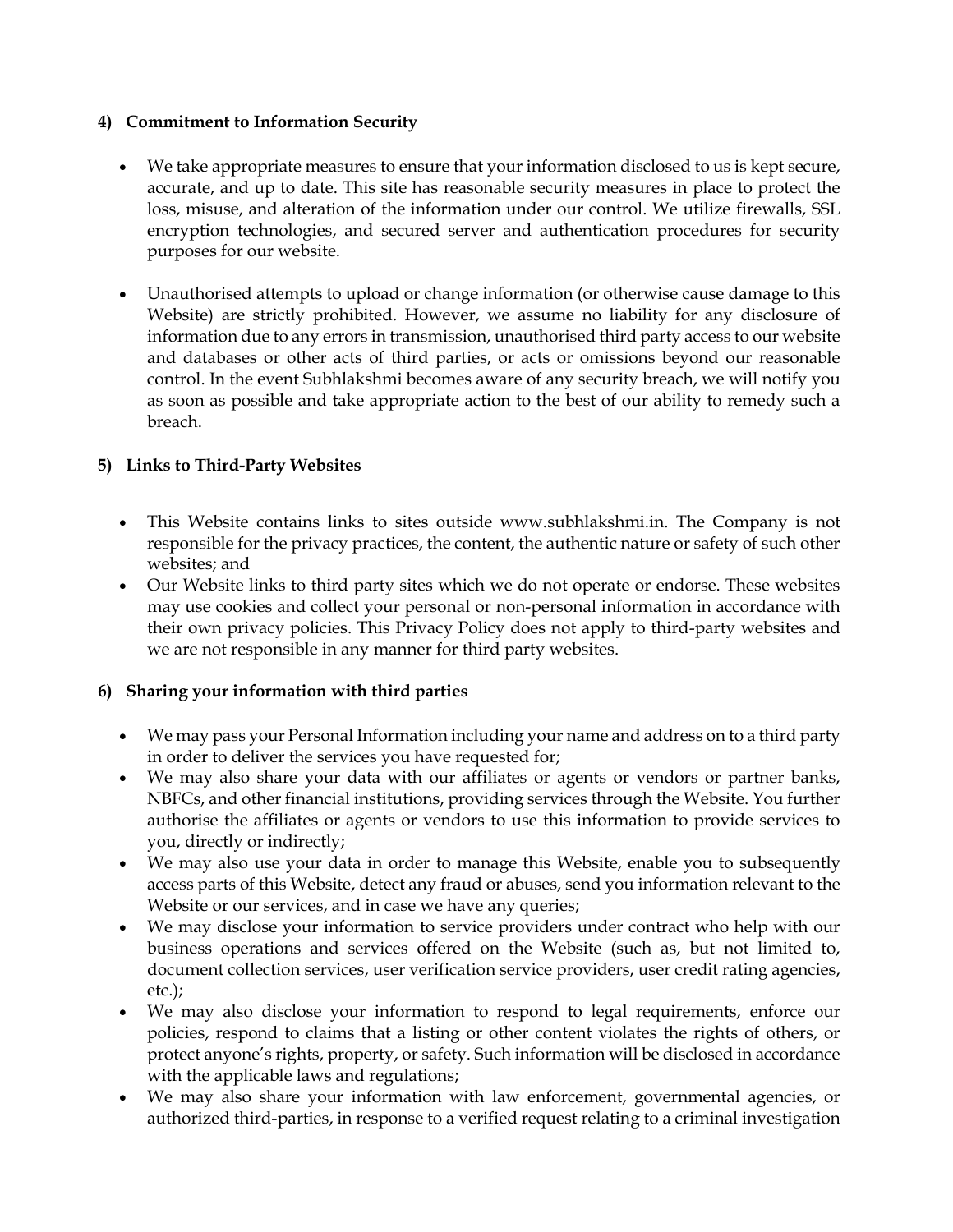or alleged illegal activity or any other activity that may expose us, you, or any other stakeholder of the company to legal liability. We may also disclose your information if: (i) required to do so under any law for time being in force, or required to do so under any order, decree or award passed by any Court, Tribunal or any statutory authority; (ii) trying to protect against the occurrence of, or prevent actual or potential, any fraud, hacking, malware attack or unauthorized transactions or for investigating any of the aforesaid activity which has already taken place;

- We may also share your information with other business entities, should we undergo any corporate restructuring including any plan to merge with or be acquired by that business entity or start a joint venture. (Should such a combination occur, we will require that the new combined entity follow this Privacy Policy with respect to your information);
- You must only submit to us or our agent or the Website information which is accurate and not misleading and you must inform us of any changes; and
- Under no circumstances do we rent, trade, or share your personal information that we have collected with any other company for their marketing purposes without your consent. We reserve the right to communicate your personal information to any third party that makes a legally-compliant request for its disclosure.

### **7) How long do we keep your information?**

We will only keep your information for as long as (a) we are either required to by law, (b) as is relevant for the purposes for which it was collected, or (c) in the good-faith belief that such action is necessary to protect and defend the rights, property, or safety of Subhlakshmi, its users, or the public.

### **8) Cookies and Other Tracking Technologies**

Some of our Web pages utilize "cookies" and other tracking technologies. A "cookie" is a small text file that may be used, for example, to collect data about Web site activity. Some cookies and other technologies may serve to recall Personal Data previously indicated by a Web user. Most browsers allow you to control cookies, including whether or not to accept them and how to remove them. You may set most browsers to notify you if you receive a cookie, or you may choose to block cookies with your browser, but please note that if you choose to erase or block your cookies, you will need to reenter your original user ID and password to gain access to certain parts of the Web site. Tracking technologies may record information such as Internet domain and host names; Internet protocol (IP) addresses; browser software and operating system types; clickstream patterns; and dates and times that our site/application is accessed. Our use of cookies and other tracking technologies allows us to improve our website/applications and your Web experience. We may also analyse information that does not contain Personal Data for trends and statistics.

### 9) **Children's and Minor's Privacy**

Subhlakshmi strongly encourages parents and guardians to supervise the online activities of their minor children and consider using parental control tools available from online services and software manufacturers to help provide a child-friendly online environment. These tools also can prevent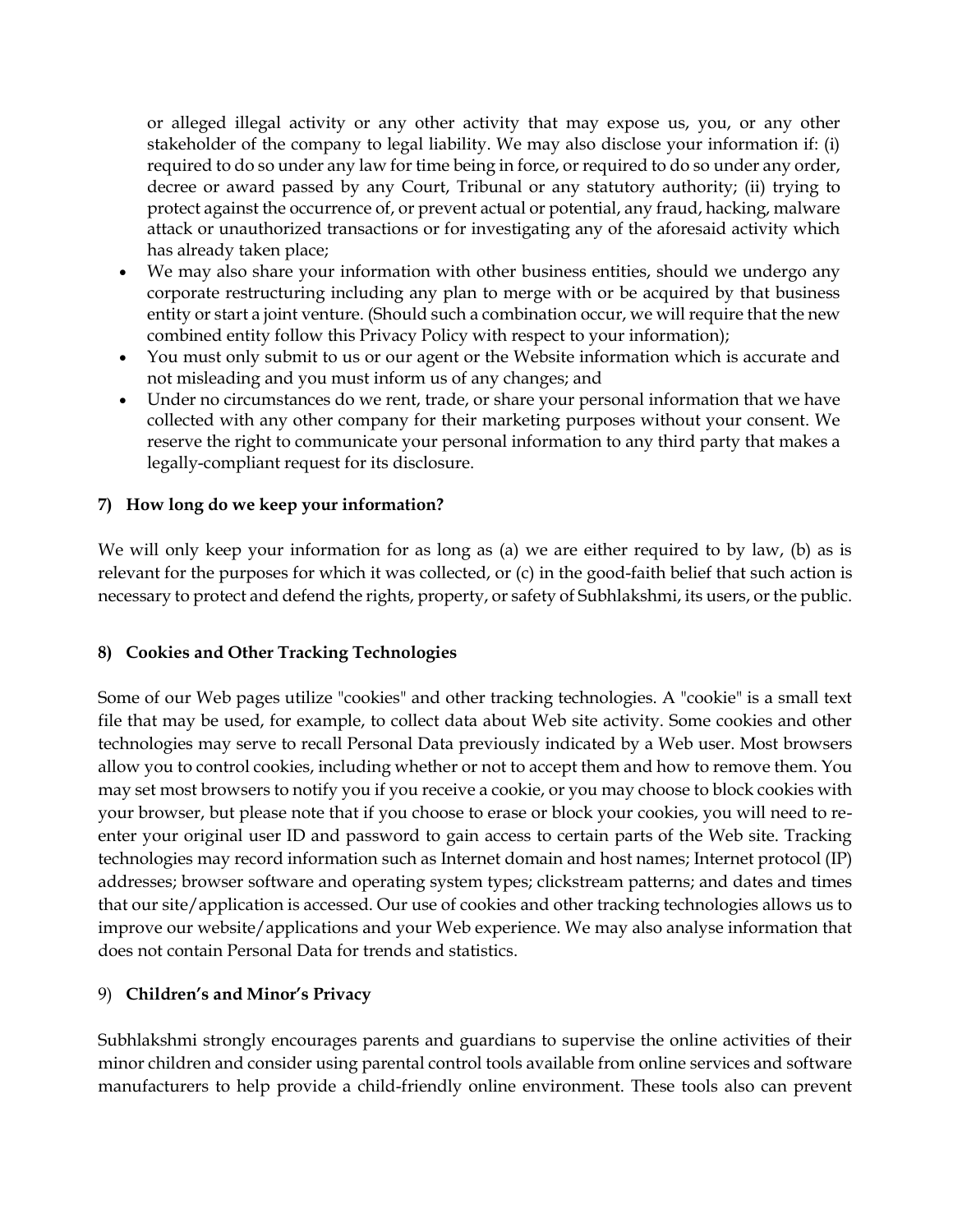minors from disclosing their name, address, and other personally identifiable information online without parental permission.

# **10) Security and Confidentiality**

Subhlakshmi makes sure at all times to implement reasonable security practices and procedures (such as managerial, operational, physical and technical) for the purpose of protection and safeguarding of your Personal Data as the same is of vital importance to Subhlakshmi. At Subhlakshmi, we are strongly committed to protecting the personal and financial information that you submit to us. Subhlakshmi shall ensure to safeguard the security and confidentiality of any data you share with us. Any of your personally identifiable data obtained by us shall not be used or shared other than for the purposes to which you consent. However, despite our utmost efforts to protect your Personal Data, Subhlakshmi cannot warrant the security of any data you transmit to us through our online services/ applications. By accepting this Privacy Policy, you accept that such transmission of your Personal Data is done at your own risk. Lastly, you are requested to help us protect your data privacy by maintaining the secrecy of the username and password you use for any of our Services.

# **11) Intellectual Property Rights**

Please note that Subhlakshmi retains all rights (including copyrights, trademarks, patents as well as any other intellectual property right) in relation to all information provided on or via this web site (including all texts, graphics and logos).

### **12) Disclaimer**

Subhlakshmi shall not be liable for any loss or damage sustained by reason of any disclosure (inadvertent or otherwise) of any information concerning the user's account and / or information relating to or regarding online transactions using credit cards / debit cards and / or their verification process and particulars nor for any error, omission or inaccuracy with respect to any information so disclosed and used whether or not in pursuance of a legal process or otherwise. Subhlakshmi does not store any Credit\ Debit card details. Any other personal and sensitive Personal Data shared by you which is not asked by Subhlakshmi during registration, either mandatorily or optionally; accounts to wilful and intentional furnishing; and Subhlakshmi will not be liable for breach of such information.

### 13) **Changes to this Privacy Policy**

We reserve the right, at our discretion, to change, alter, modify, add, or remove portions from this Privacy Policy at any time so you are encouraged to review this Privacy Policy from time to time.

### 14) **Miscellaneous**

 All users must always provide accurate and updated information to the website enables you to change or amend your provided information, through your registered account on our system.